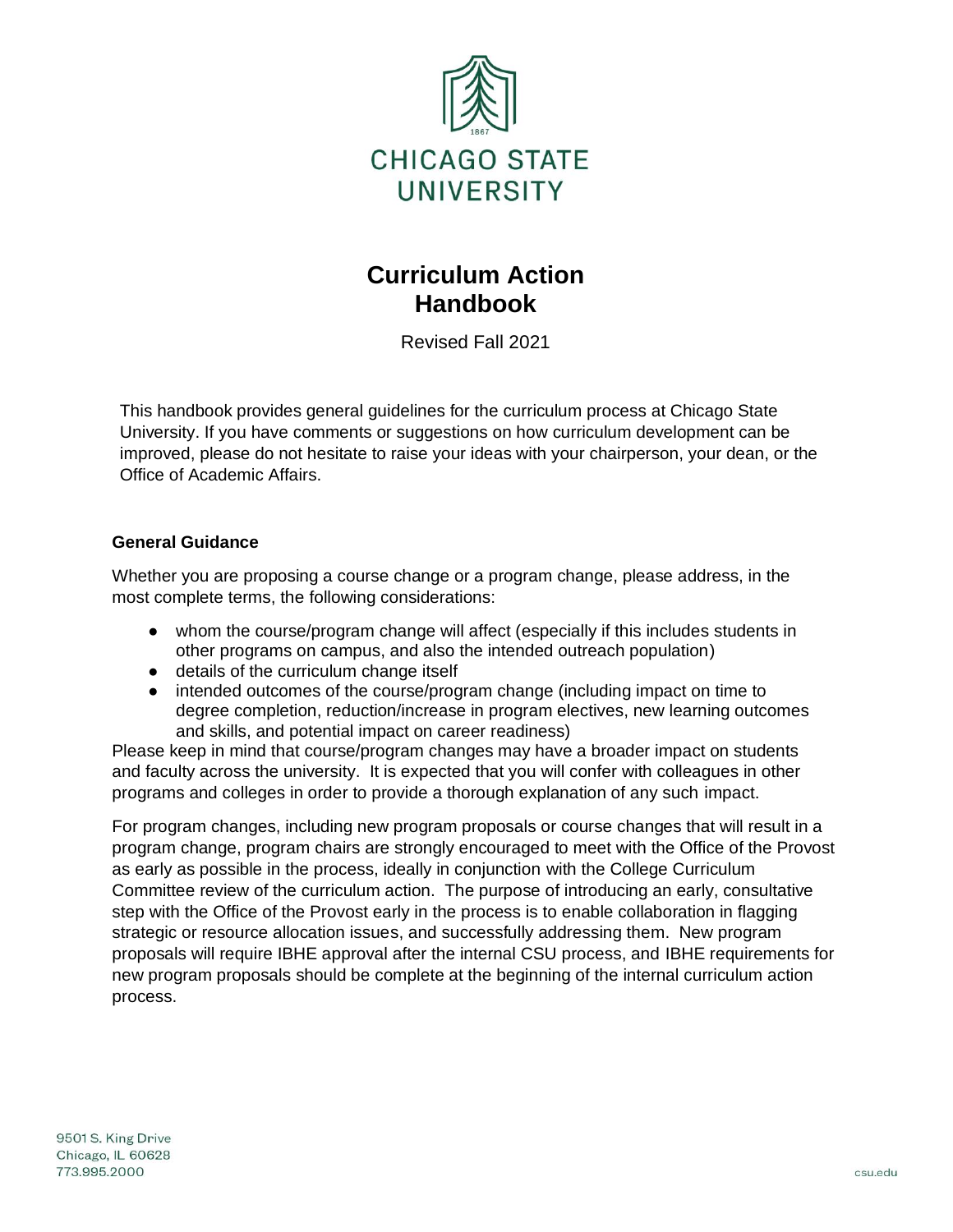

#### **New Forms and Process**

Beginning Fall 2021, the curriculum action process will utilize Adobe Echo Sign. Moving to Adobe Echo Sign will provide users with a more streamlined and transparent process that will keep track of each curriculum action.To begin the Curriculum Action process, use the links located in the Faculty tab on Cougar Connect, in the section Faculty Links. *NOTE: Adobe Echo Sign will time out after 30 minutes of inactivity. You are strongly encouraged to complete the documents needed for the form in advance, and then cut and paste.*

#### **1. How to Propose a New Course**

To add a course, use the Curriculum Action for Course Changes in Cougar Connect.

New course proposals should begin with discussions between the department chairperson and faculty. New course proposals require approval from a departmental curriculum committee, the departmental chairperson, and approval by both the College and University Curriculum Committees. Hybrid and online courses require approval by the Distance Education Committee. Courses intended as general education submissions or for graduate students require approval by those respective committees.

Course proposals that involve two or more departments (*e.g,* cross-listed courses) should be developed in tandem and submitted at the same time. Courses that are cross-listed between colleges will need approval from both college curriculum committees and their respective deans.

The basic elements of any new course proposal are listed on the Course Curriculum Action Form. If you have any questions, please seek guidance from your College Curriculum Chairperson.

## **If the course is to be a required course or entails a change to a degree program's requirements, a separate proposal to change program requirements should also be submitted.**

Generally speaking, class registration opens during the 10th week of the semester. You should plan on the process needing about a year before the changes are enacted. In order for course changes to appear in time for registration, the curriculum action should be started at least one full semester in advance. Be aware that in some cases, the need for additional information or review may cause delays to the process, so this is just a general timeline.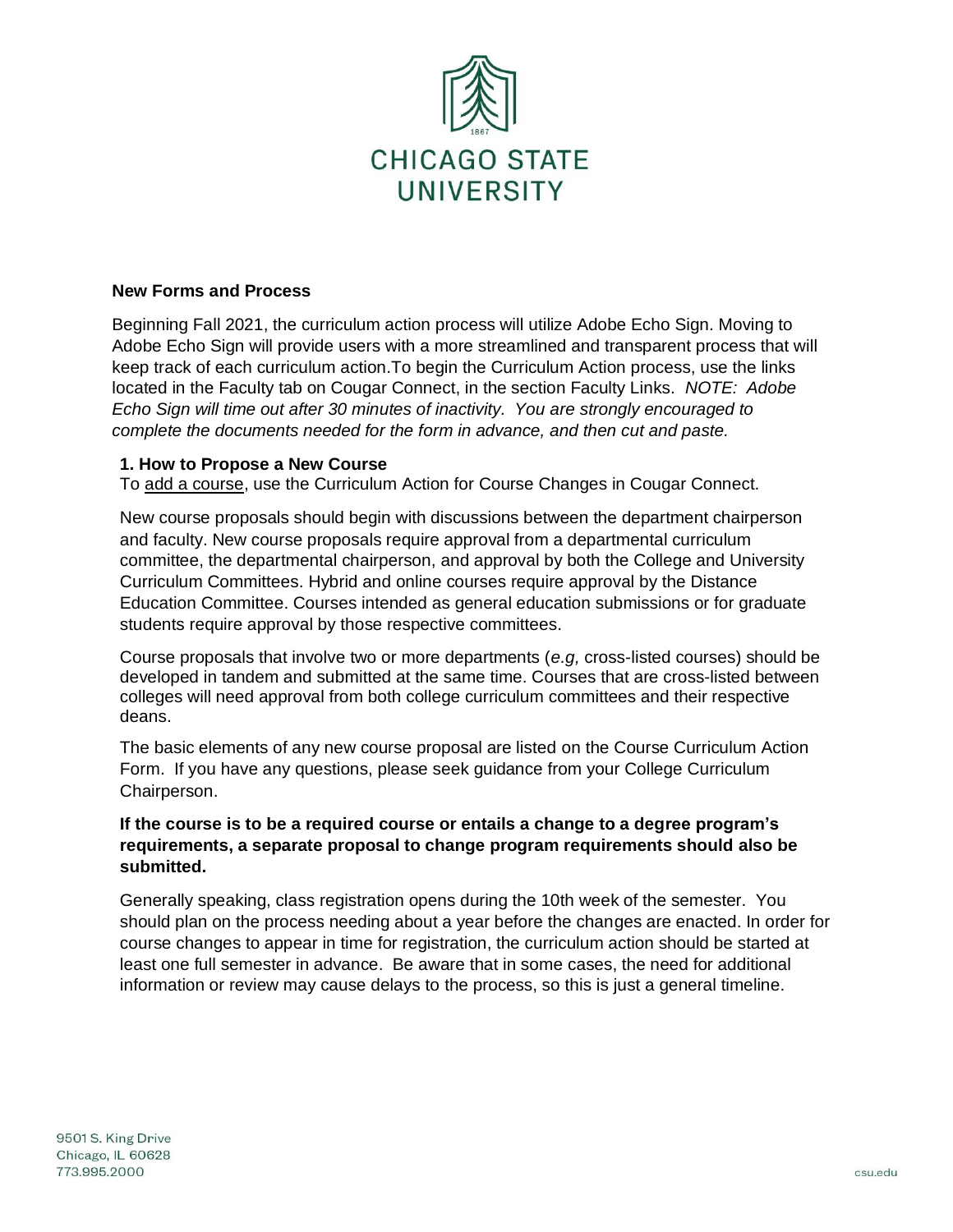

## Course scheduling number

Once the department has approved the course, the chairperson or designee must obtain a course number assigned by the Office of Course Scheduling. Use the new course number on all forms (i.e., do NOT submit forms with 1xxx as a placeholder).

# Curriculum workflow



*It is the responsibility of the department chairperson to monitor the progress of the proposal inside Adobe Echo Sign to ensure it moves through the approval process efficiently. Most committees will meet monthly, but need to receive the documents in Adobe Echo Sign at least one week before the meeting in order to give them full and proper consideration.*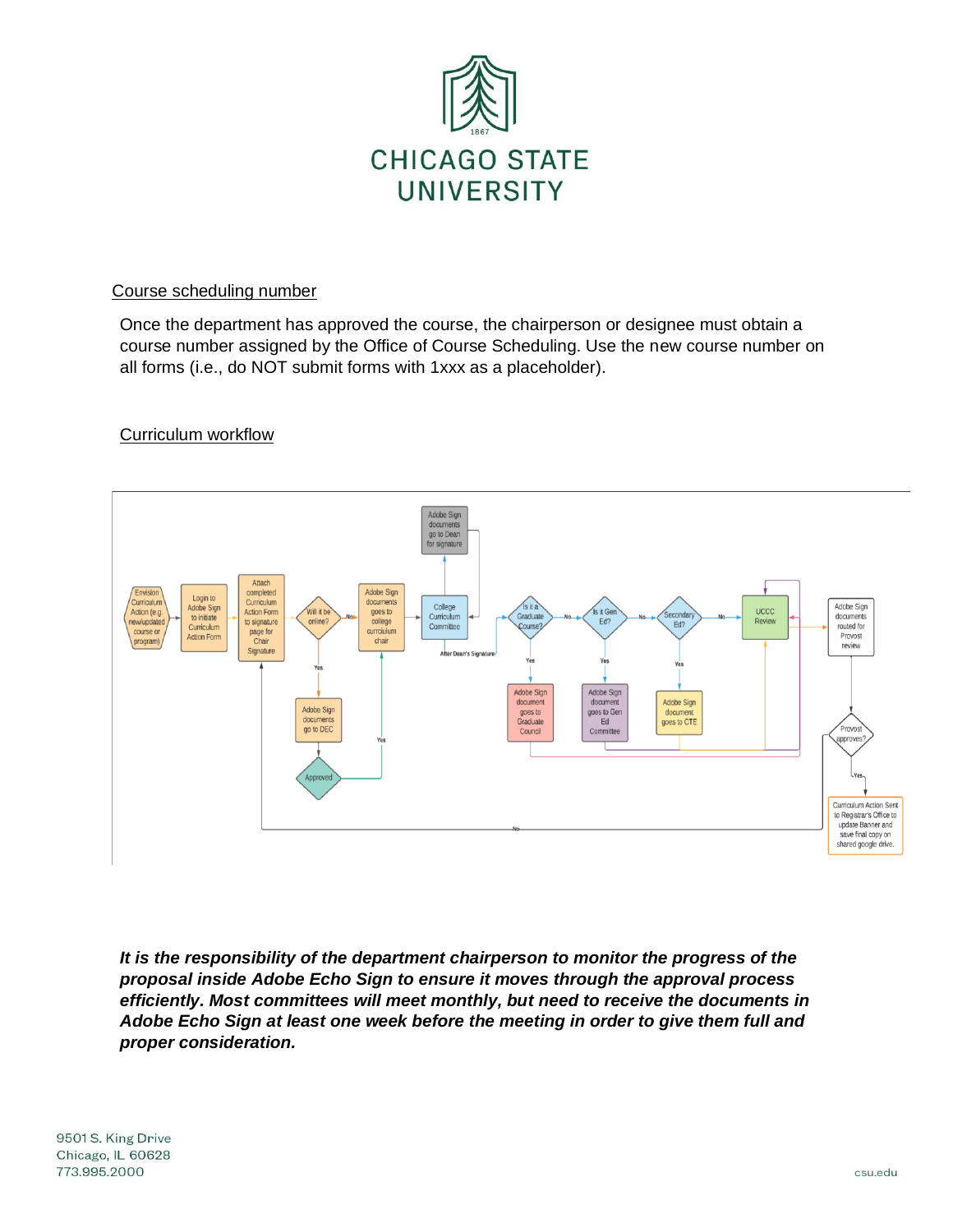

# **2. How to Modify or Remove an Existing Course**

Proposals to modify or remove an existing course generally follow the same path as proposals to add a new course; however, all modifications to required courses need to provide a complete explanation of the impact on enrollment, graduation, teaching costs, and other departments.

Changes to prerequisites and co-requisites for a course should occur after careful consideration of the impact on other departments. Consultation with all affected departments must take place before the proposal reaches the college curriculum committee.

# **3. How to Change Existing Academic Degree Programs or Options**

Changes to existing degree programs or option requirements begin with departmental approval and then go on for approval by the college curriculum committee(s) and the dean. Refer to the committee review workflow above.

#### Impact on other programs

If the new requirements will affect other departments, it is important to consult with the other departments before the proposal is presented to the college curriculum committee. For these types of program changes and for all new or revised program requirements, approval from the University Curriculum Coordinating Committee is required.

#### Updated program advising sheet

It is not necessary to include the sequence of courses suggested for majors, but it is necessary to list the required courses for the major or option. An advising sheet listing all degree requirements and showing the % online value must be attached for all programs.

#### Additional guidance

Include a statement of the goals of the change, evidence of need for the change, impact on other colleges or departments, budgetary implications, and the effective date for the change. The question about impact on other colleges or departments is particularly important. The earliest effective date of change will be the following academic year. Depending on the timing of the curriculum action proposal, the change could take effect later than the following academic year.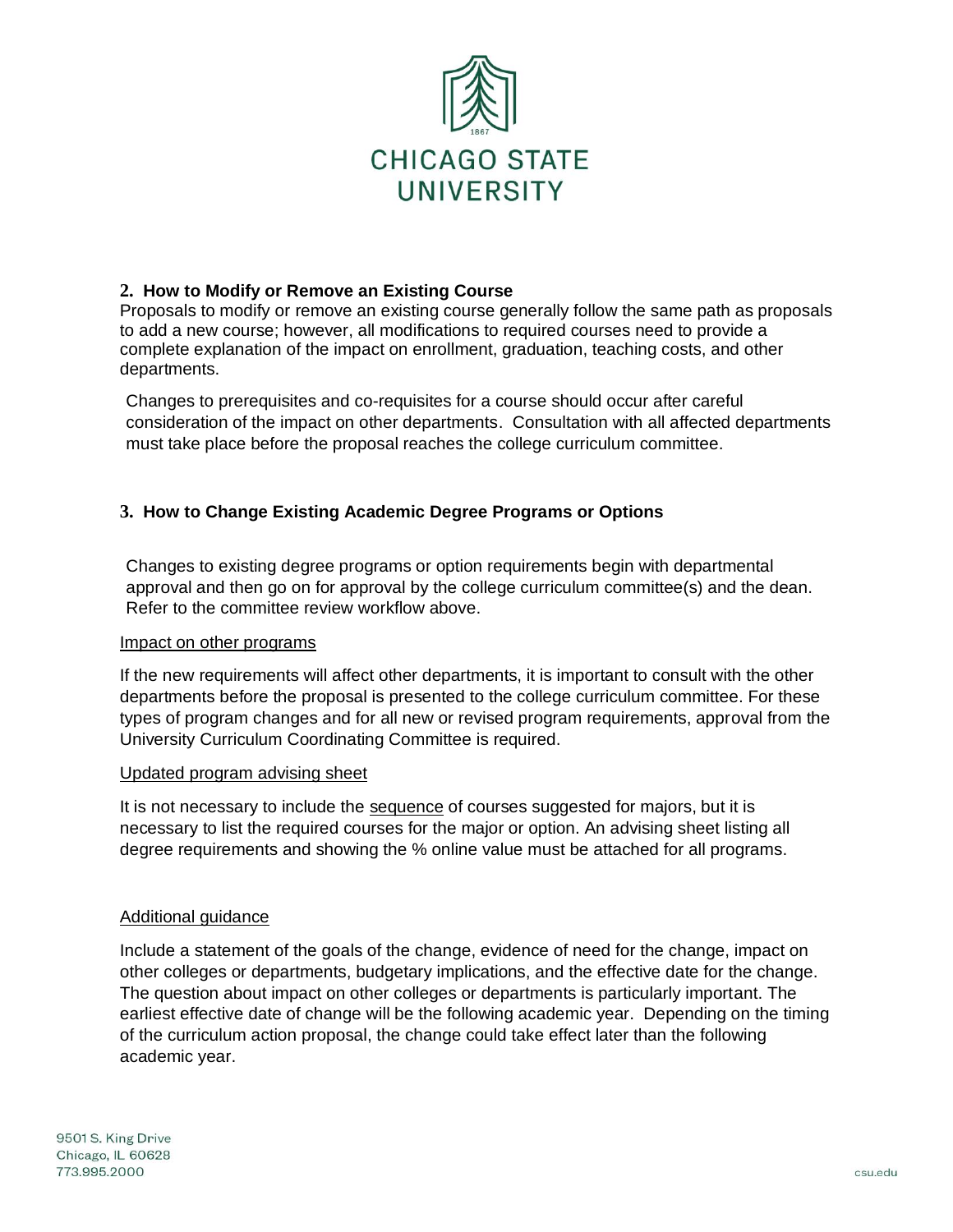

# **4. Signaling Substantive Program Change**

A change of 25% or more to the content of a program, either in a single change or as the sum total of aggregate changes, since the most recent accreditation review must be indicated, as additional approval from the Higher Learning Commission may be needed.

Some examples of substantive program changes, according to HLC: "Program content changes include changes to a program's curriculum (measured by clock or credit hours), learning objectives, competencies or required clinical experiences. This would include changes in the general education courses required for program completion and not merely the courses within the discipline, program or major. A change in the method of delivery. The development of customized pathways or abbreviated or modified courses or programs to accommodate a student's existing knowledge (such as from employment or military service) and to close competency gaps between demonstrated prior knowledge and the full requirements of a particular course or program."

[https://www.hlcommission.org/Accreditation/screening-form-for-changes-to-existing](https://www.hlcommission.org/Accreditation/screening-form-for-changes-to-existing-academic-programs.html)[academic-programs.html](https://www.hlcommission.org/Accreditation/screening-form-for-changes-to-existing-academic-programs.html)

## **5. How to Add a Certificate**

If the department is interested in developing a certificate at the pre-baccalaureate, postbaccalaureate, or graduate level, please consult with the Office of the Provost on how to proceed. Depending upon the nature of the proposed certificate, it may require IBHE and/or HLC approval.

## **6. How to Develop a New Program Request**

A new program request is a significant undertaking, requiring the approval of the university Board of Trustees, before it can be submitted to the IBHE for preliminary review and IBHE Board approval. If the proposal is approved by the IBHE, it will require additional review and approval by federal and/or external professional accreditation agencies. When a department is undertaking a new program request, the Office of the Provost should be notified early in the process. The Office of the Provost will provide guidance to ensure that IBHE guidelines are successfully addressed.

A new program proposal should align with the strategic priorities of the department, college, and university, and should clearly advance enrollment, retention, and graduation goals. Comprehensive market research needs to be planned, and included in the proposal. Preliminary research should include questions such as student interest, employer demand, alignment with future industry needs and workforce skills, program costs, internship and